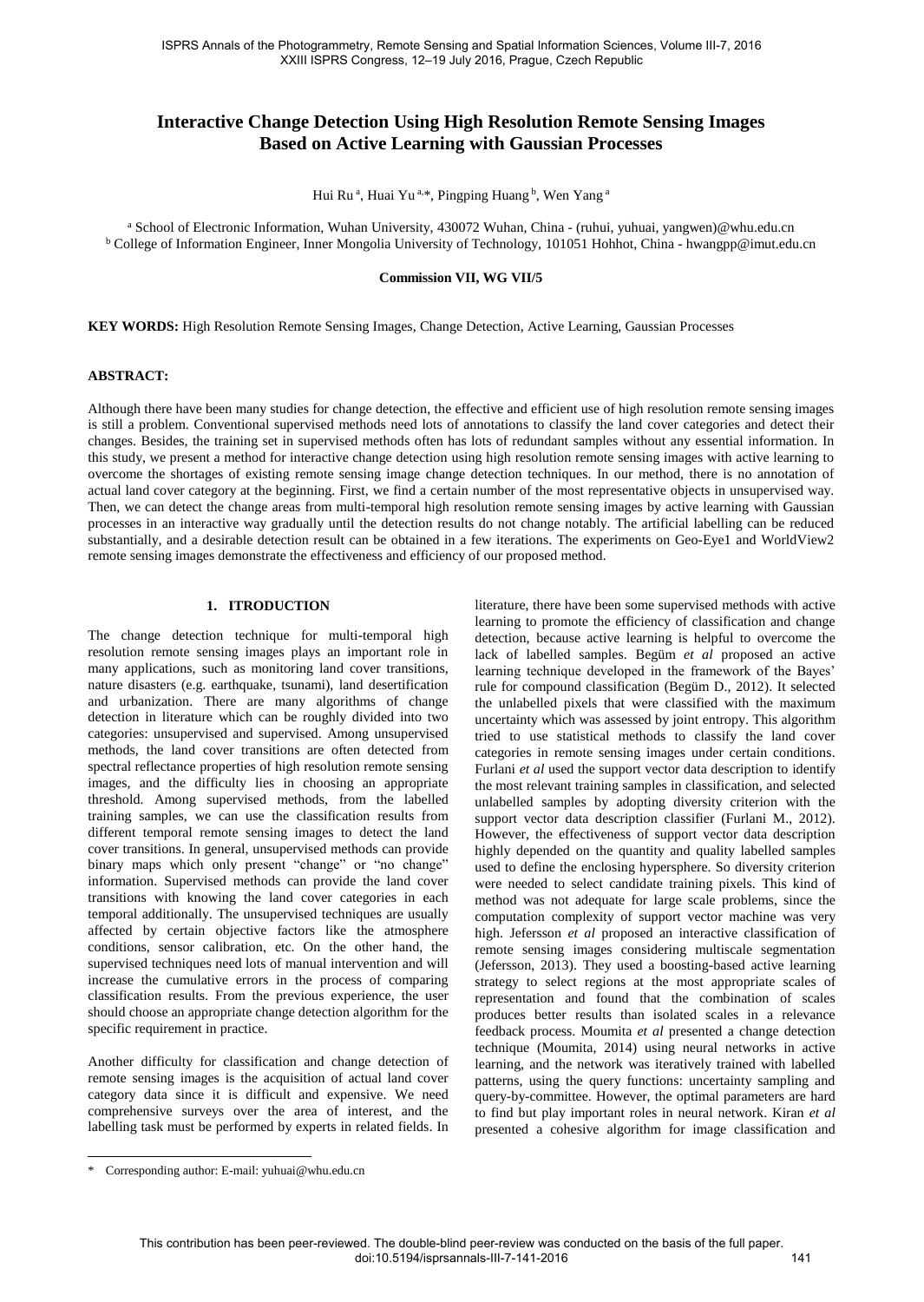change detection based on active learning which tackled the lack of actual land cover category data to detect deforestation (Kiran, 2014). They used Expectation Maximization algorithm as a pre-clustering, an active learning classification based on maximum likelihood estimation, and an automatic threshold of pair-wise PCA as post-classification comparison. Xiao *et al* used the structural feature description combined with both local and global information and query expansion for object detection (Xiao B., 2014). They converted the detection task to a ranking query task by using a ranking support vector machine for the object detection in very high resolution remote sensing images. In literature, only few approaches for detecting land cover category transitions by supervised techniques with active learning have been presented. Active learning is a sample selection strategy which can be used in many kinds of classification algorithms. The difference between them is the classification algorithm, and what we need to do is designing an appropriate criterion for them respectively.

In this study, we presented an interactive change detection method for high resolution remote sensing images under the framework of Alexander's method (Alexander F., 2012), which used active learning to overcome the shortages of existing remote sensing image change detection techniques. There is no need for any annotation of actual land cover category at the beginning in our method. First, we use unsupervised way to find a certain number of the most representative objects in the first iteration and label them with "change" or "no change" by user as the initial training set. Then, we can detect the change areas from multi-temporal high resolution remote sensing images by active learning with Gaussian processes in an interactive way gradually until the detection result doesn't change notably. Specifically, select the most representative sample in each iteration, label it with "change" and "no change", add this labelled sample into training set, and delete it from the testing set. Repeat this process until the result meets the requirement. In our method, the manual annotation can be reduced substantially, and a desirable detection result can be obtained in a few iterations.

This paper is organized as follows. Section 2 presents the interactive change detection algorithm based on active learning in detail, and gives a specific interpretation for every step in the proposed method. Some representative experimental results are exhibited in section 3. Finally, Section 4 draws the conclusion of this work.

## **2. INTERACTIVE CHANGE DETECTION BASED ON ACTIVE LEARNING**

This work of interactive change detection use active learning to construct an efficient training set in order to make full use of various information in high resolution remote sensing images. We use the original images without any annotation to select the most representative samples, and obtain the results meeting the requirements gradually by adding those representative samples into training set after labelling them manually. Repeat this process until reach a satisfactory detection result. The whole framework flow chart is shown in Figure 1. And each step of this interactive change detection for high resolution remote sensing images based on active learning will be introduced in the following parts.



Figure 1. The flow chart of the whole interactive change detection system

# **2.1 Superpixel Segmentation**

Superpixel segmentation algorithms can be roughly divided into two categories: algorithms based on graph theory and algorithms based on gradient descent. We choose Simple Linear Iteration Clustering (SLIC) segmentation algorithm (Achanta R., 2012) by comparing the segmentation speed and results of some segmentation algorithms. Furthermore, this method can produce consistent superpixels with similar size and shape, and it can keep image boundary at the same time.

In this step, the remote sensing image with complex boundaries is segmented into several superpixels, and then the superpixel segmentation boundary is applied to other temporal remote sensing images, so that the superpixels in different multitemporal remote sensing images can stay the same with each other. The region size of superpixels can be set in experiments manually.

# **2.2 Feature Extraction**

Represent all superpixels with their features. Specifically, take the external rectangular range of each superpixel in different temporal remote sensing images, calculate color and structure features of each rectangular region, concatenate various features of the same region as the descriptor of that superpixel, and all descriptors of the same temporal remote sensing image constitute the feature set of that temporal. We first calculate the discriminate color descriptor (Rahat K., 2013) and sift descriptor (Lazebnik S., 2006) to represent color and structure information for each superpixel, and then concatenate them to represent the superpixel after normalization.

Discriminate color descriptor represents color feature based on an information theoretic approach. Cluster color values together based on their discriminative power in a classification problem, so that each cluster has the explicit objective to minimize the decline of mutual information of the final representation. Besides, this kind of color description can automatically maintain photometric invariance to some extent. Thus, we use a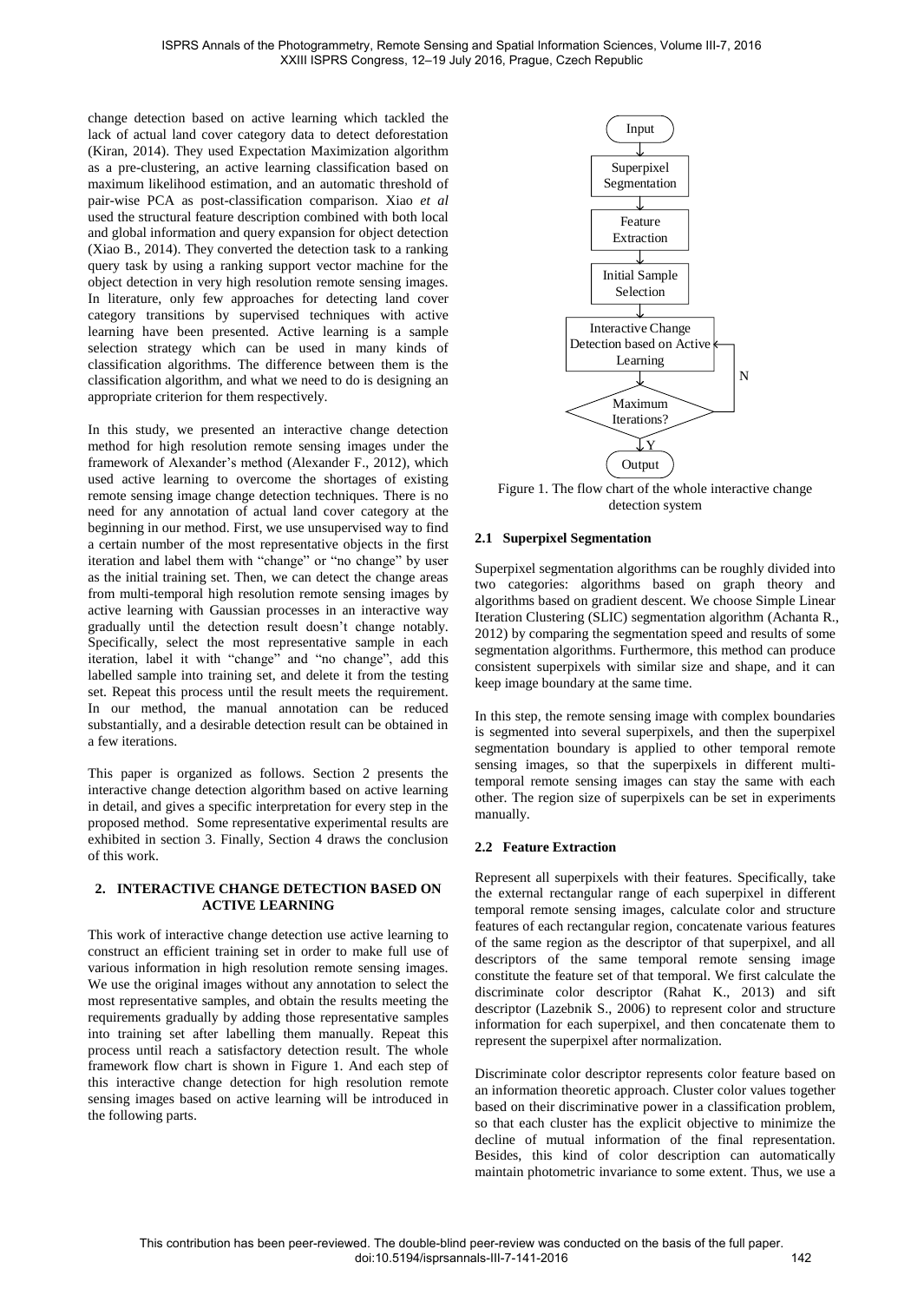universal color representation, which is learned from other data sets, to describe our superpixels in multi-temporal high resolution remote sensing images. The specific theory and calculation process of discriminate color descriptor can be found in (Rahat K., 2013).

On the other hand, we use sift descriptor of each superpixel to represent its structure information. We extract a 32 dimension sift descriptor from each superpixel. The feature extraction program is proposed by (Lazebnik S., 2006).

Calculate color and structure descriptor at the center of each superpixel, and normalize all feature descriptors according to their categories. The last procedure is concatenating the normalized color and sift descriptors to constitute descriptor sets for all temporal remote sensing images.

## **2.3 Similarity Calculation**

Calculate the histogram intersection kernel of feature descriptor for superpixel pairs at the same location in different temporal remote sensing images as the similarity metric. We use the histogram intersection kernel proposed in (Kristen G., 2005), the concrete definition is as formula (1).

$$
K^{HIK}(\boldsymbol{x}, \boldsymbol{x}^{\cdot}) = \min(x_d, x_d^{\cdot})
$$
 (1)

where  $x, x' =$  superpixels' feature vectors of different temporal remote sensing images  $x_d$ ,  $x_d$ ' = the *d*-th dimension of superpixels' feature vectors for different temporal remote sensing images  $K<sup>HIK</sup>$  = Histogram Intersection Kernel of feature vectors extracted in superpixel pairs

Thus, the similarity metric for each pair of superpixels in different temporal remote sensing images has the same dimension with descriptors for the original superpixels.

# **2.4 Initial Sample Selection**

Choose initial sample from all superpixel pairs without any annotation, which means selecting the most representative samples from the original remote sensing image superpixel pairs using certain selection strategy. Thus, we propose three selection strategies to find the target pairs in this part.

**2.4.1 Random Selection:** For there is no prior knowledge of the actual land cover change, we can select certain samples from the original data set randomly as the initial samples.

**2.4.2 EM Algorithm:** As far as we know, any signals affected by additive noises can be fitted by Gaussian Mixture Distribution model. Thus, we use Expectation Maximum algorithm fitting all similarity vectors with Gaussian mixture distribution and choose the most marginal ones as the initial samples.

**2.4.3 K-means Clustering:** There are two categories: "change" and "no change" in the task of change detection for high resolution remote sensing images. Thus, we choose certain superpixel pairs that are nearest to the clustering centers found by k-means cluster algorithm as the initial samples.

All selected initial samples will be annotated by technician with expert knowledge, which is simulated by actual change type in the following experiments. In each experiment, we can only choose one initial selection strategy and set the amount of initial samples manually in all above three selection strategies. Although there are several choices, we decided to choose the Kmeans cluster algorithm as the initial sample selection method in our experiments.

## **2.5 Interactive Change Detection based on Active Learning**

In this interactive change detection framework, we believe that supervised classification based on active learning can accomplish the task of detecting changes in high resolution remote sensing images. Since high resolution remote sensing images with high dimension are huge, and the process of them is very complex, so we use the rapid uncertainty computation with Gaussian processes (Alexander F., 2012) to implement the interactive change detection. The specific components of active learning with Gaussian process is shown in Figure 2.Using Gaussian processes has a prominent advantage, which means we can directly estimate classification uncertainties in a Bayesian manner.



Figure. 2 Active Learning with Gaussian Process

The result for the classification problem of two categories in Gaussian process is obvious, because the symbol of predictive mean directly reflects the classified category. However, the computation complexity of Gaussian process is  $O(n)$ , which means it is not suitable for large scale classification problems. Until Alexander F. *et al* proposed a series of optimization, the computation complexity of Gaussian process was significantly reduced, which made it possible to use Gaussian process in large scale classification tasks. The specific optimization for rapid computation of Gaussian processes has been presented in (Erik R., 2012), and the sample selection strategies based on rapid uncertainty computation with Gaussian processes is specified in the following part (Alexander F., 2012).

We use the Gaussian process model to simulate the fundamental classification framework. Given training data {*xi*, *yi*}, we would like to estimate the underlying latent function *f*, which maps inputs *x* to outputs *y*. We assume that outputs *y* are disturbed by Gaussian noise  $\varepsilon \sim N(0, \sigma_n^2)$ ,  $\sigma_n$  is the standard deviation of white noise, i.e.  $y_i = f(x^{(i)}) + \varepsilon$ ,  $y_i$  is the predictive value for testing sample and the symbol of  $y_i$  reflects the category of that sample,  $x^{(i)}$  is the descriptor vector for that sample. Assume that

*f* is sampled from a Gaussian process with zero mean and covariance (kernel) function **K**. Thus, the predictive distribution of the output  $y^*$  for a new test input  $x^*$  is shown as follows: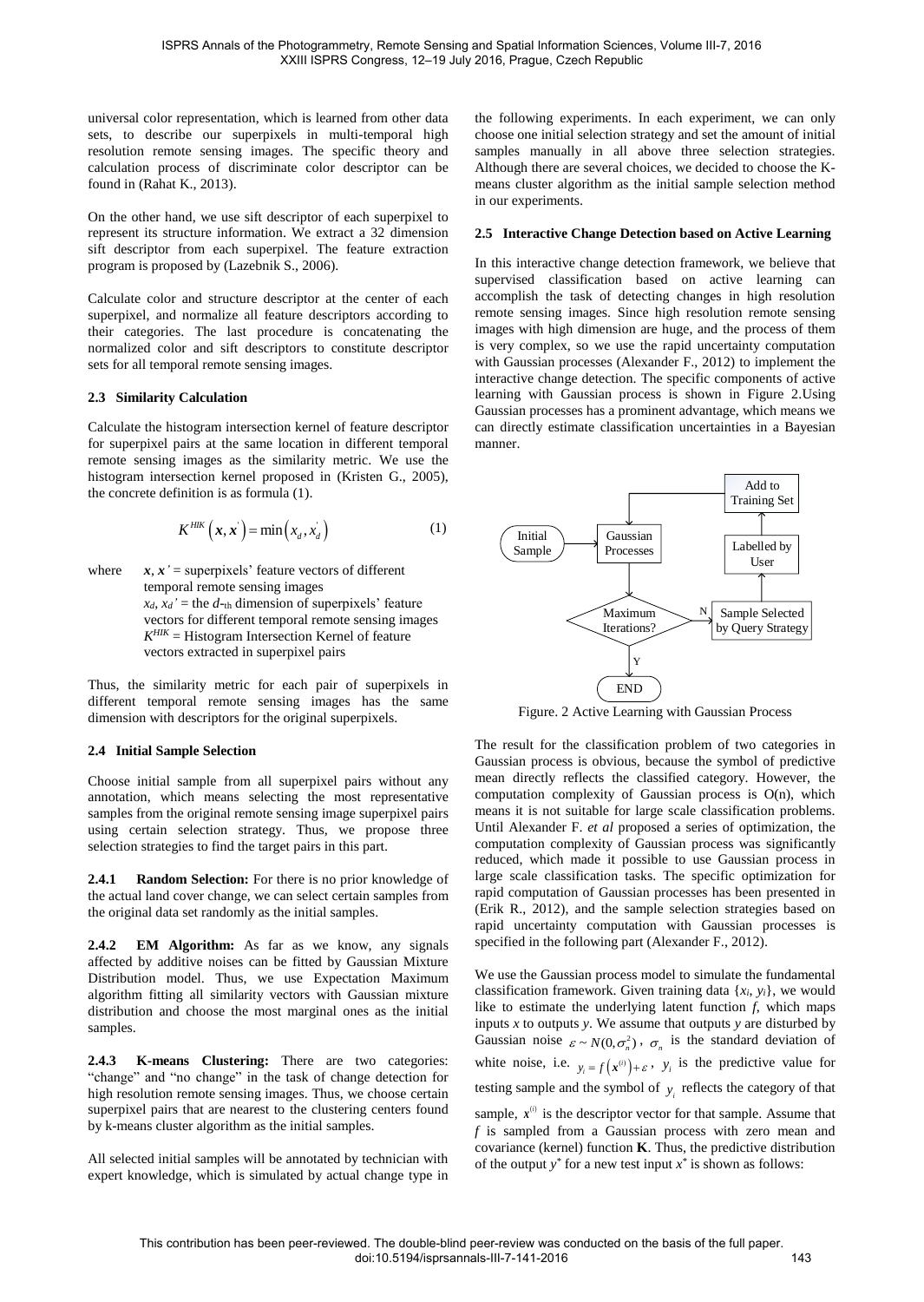$$
\mu_*\left(x^*\right) = k_*^T \left(\mathbf{K} + \sigma_*^2 \mathbf{I}\right)^{-1} y \tag{2}
$$

$$
\sigma_*^2\left(x^*\right) = k_{**} + \sigma_n^2 - k_*^T\left(\mathbf{K} + \sigma_n^2\mathbf{I}\right)^{-1}k_*\tag{3}
$$

where *x*

 $x^*$  = descriptor vector for new test input  $y =$  vector containing the output values of the training set

 $k_*, k_{**}, \mathbf{K}$  = the kernel values of the test input, between training set and test input, and of the training set itself, respectively  $I =$ unit matrix  $\mu_*$  = predictive mean  $\sigma_*^2$  = predictive variance

In this task of change detection, we have discrete outputs (labels)  $y \in \{1, -1\}$  for "change" and "no change". And the symbol of predicted mean  $\mu$  is the label of testing inputs.

We will mainly specify the active learning with Gaussian process. In our interactive change detection, there is a small set process. In our interactive change detection, there is a small set  $L = \{(x_1, y_1), ..., (x_n, y_n)\}\)$  consisting of labelled data which will grow in quantity gradually and an arbitrary large set  $U = \{\hat{x}_1, \dots, \hat{x}_m\}$  of unlabelled examples. The query strategies in active learning scenario can be roughly divided into two groups: exploitative methods and explorative methods. The exploitative methods utilize examples of *L* including the labels and rely on scores derived from outputs of the involved classifier, whereas the explorative methods neglect the label information and query new examples only based on the distribution of the current examples.

For active learning with Gaussian processes, there are several possible query strategies (Alexander F., 2012, Freytag A., 2013):

#### **2.5.1 The Random Selection (Alexander F., 2012):**

Without thinking of exploitative method or explorative method, the random selection strategy just select certain samples randomly. However, the change detection results are not stable, for the selection of initial samples will influence the change detection results significantly.

#### **2.5.2 The Predictive mean (Alexander F., 2012):**

$$
\mathcal{Q}_{\mu_{\ast}}\left(U\right) = \arg\min_{\hat{x}^{(i)} \in U} \left|\mu_{\ast}\left(\hat{x}^{(i)}\right)\right| \tag{4}
$$

Select samples close to the current decision boundary, which belongs to exploitative methods.

#### **2.5.3 The Predictive variance (Alexander F., 2012):**

$$
\mathcal{Q}_{\sigma_*^2}(U) = \arg \max_{\hat{x}^{(i)} \in U} \sigma_*^2(\hat{x}^{(i)})
$$
\n(5)

Select samples with highest classification uncertainty regarding to the training examples, which belongs to explorative methods.

## **2.5.4 The Uncertainty (Alexander F., 2012):**

$$
\mathcal{Q}_{\text{unc}}\left(U\right) = \arg\min_{\hat{x}^{(i)} \in U} \frac{\left|\mu_{*}\left(\hat{x}^{(i)}\right)\right|}{\sqrt{\sigma_{*}^{2}\left(\hat{x}^{(i)}\right)}}
$$
(6)

Select the most representative samples by making trade-offs between exploitative and explorative methods.

## **2.5.5 New Example Weight (Freytag A., 2013):**

$$
Q_{weight}\left(U\right) = \arg\max_{\hat{x}^{(i)} \in U} \min_{y^{(i)} \in \{-1,1\}} \frac{\left|\mu_{*}\left(\hat{x}^{(i)}\right) - y^{(i)}\right|}{\sigma_{*}^{2}\left(x^{*}\right)}
$$
(7)

Consider the resulting weight for new example, which means we choose the most pessimistic estimate of model change based on the available information currently, without knowing the ground-truth label of *y \** .

#### **2.5.6 Impact on the Overall Model Change (Freytag A., 2013):**

$$
Q_{\text{impact}}(U)
$$
\n
$$
= \arg \max_{\hat{x}^{(i)} \in U} \min_{y^{(i)} \in (-1,1)} \frac{\left| \mu_{*}(\hat{x}^{(i)}) - y^{(i)} \right|}{\sigma_{*}^{2}(\boldsymbol{x}^{*})} \cdot \left[ \left( \mathbf{K} + \sigma_{n}^{2} \mathbf{I} \right)^{-1} k_{*} \right]_{1} \tag{8}
$$

Choose the samples that will affect the current model heavily even with the most plausible label.

The meanings for all parameters appeared in above formulations have been illuminated in previous parts, thus there is no specific interpretation for them in this part.

In experiments, we can choose any query strategies listed above. All those chosen representative samples will be added into training set after labelling them "change" or "no change" manually, which is simulated with actual land cover change truth. Repeat this process until reach the maximum iteration limitation.

#### **3. EXPERIMENTS AND DISSCUSIONS**

In this section, we test the proposed interactive change detection method based on active learning with Gaussian processes on remote sensing images from different satellites in MATLAB. The resolution of panchromatic image is relatively higher than multispectral data, and we can add the color information into the image without losing its spatial resolution by pansharping.

#### **3.1 Experiment A**

We test the proposed interactive change detection method on two Geo-Eye1 high resolution remote sensing images of Beijing on November 21, 2009 and June 23, 2010, with size of 600\*600 pixels and resolution of 0.5 meters in this part. High resolution remote sensing images and the land cover category change truth are shown in Figure 3.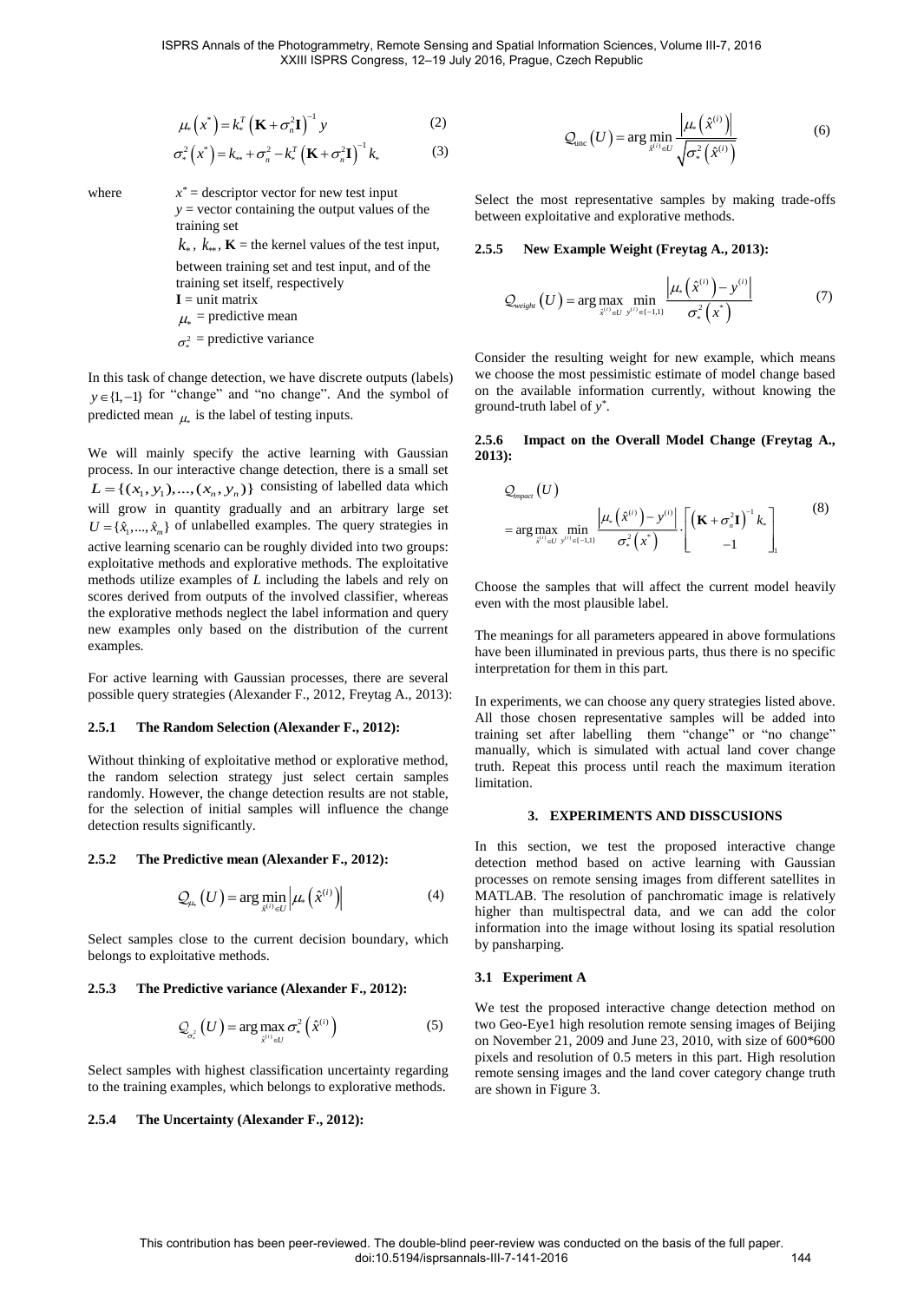





Before After Change truth Figure 3. High resolution remote sensing images and the ground truth of land cover changes. Before: on November 21, 2009 After: on June 23, 2010

First, we segment the more complex temporal remote sensing image with SLIC superpixel segmentation method setting the superpixel size to 20\*20 pixels, and process the other temporal remote sensing image with previous segmentation boundary. Then, calculate discriminate color descriptor and sift descriptor, and concatenate them after normalization. Calculate the histogram intersection kernel of feature descriptors for superpixel pairs at the same location in different temporal remote sensing images as the similarity metric. The next step is the interactive change detection based on active learning with Gaussian processes which can achieve rapid uncertainty computation. The last is repeating this process until reach the maximum iteration limitation. In this experiment, we set the number of iteration to 40. In the whole process, about 5% of total samples are labelled with user.

Now, we compare the influence of different descriptors: 1) sift descriptor, 2) discriminate color descriptor, 3) sift descriptor and discriminate color descriptor, in contrast experiments using the same query strategy, such as "the predictive mean", and the change detection results are shown in Figure 4 and Table 1. We use Kappa coefficient to measure the consistency between the detected results and the reference value. Pc and Pu represent the detection accuracy for change and no change pixels respectively, OA is the overall accuracy.



SIFT DCD SIFT+DCD Figure 4. The change detection results of "the predictive mean" for different superpixel descriptors.

|          | Pc     | Pu     | OA.    | Kappa  |
|----------|--------|--------|--------|--------|
| SIFT     | 0.3803 | 0.9906 | 0.8654 | 0.4734 |
| DCD.     | 0.6896 | 0.9559 | 0.9013 | 0.6807 |
| SIFT+DCD | 0.8416 | 0.9363 | 0.9169 | 0.7532 |

Table 1. The comparison of change detection results generated by "the predictive mean" for different superpixel descriptors.

From the change detection results of several experiments, we could find the concatenation of discriminative color descriptor and sift descriptor is efficient. So in the following experiments, we will show the difference between these query strategies with concatenated descriptor. And there is a set of representative experiments in Figure 5 and Table 2, the calculation time needed for each strategy is shown in Figure 6.



Uncertainty Weight Impact Figure 5. The change detection results for different query strategies with active learning.

|             | Pc     | Pu     | <b>OA</b> | Kappa  |
|-------------|--------|--------|-----------|--------|
| Random      | 0.8166 | 0.8941 | 0.8782    | 0.6555 |
| Mean        | 0.8416 | 0.9363 | 0.9169    | 0.7532 |
| Variation   | 0.0045 | 1.0000 | 0.7958    | 0.0071 |
| Uncertainty | 0.8163 | 0.9459 | 0.9193    | 0.7550 |
| Weight      | 0.8481 | 0.8362 | 0.8386    | 0.5804 |
| Impact      | 0.8512 | 0.8477 | 0.8484    | 0.6006 |
|             |        |        |           |        |

Table 2. The comparison of change detection results for different query strategies with active learning.



Figure 6. The calculation time needed for active learning with Gaussian process

In this set of experiments, we found that "the predictive mean", "the uncertainty" are relatively better query strategies for the change detection of high resolution remote sensing images.

# **3.2 Experiment B**

We test the proposed method on two World View high resolution remote sensing images of Inner Mongolia on September 18, 2013 and September 12, 2015, with size of 1000\*1000 pixels and resolution of 0.5 meters in this part. High resolution remote sensing images and the land cover category change truth are shown in Figure 7. The size of superpixels sets to 20\*20 pixels, and the number of iteration set to 50. The change detection results are shown in Figure 8 and Table 3, the calculation time for each strategy is shown in Figure 9.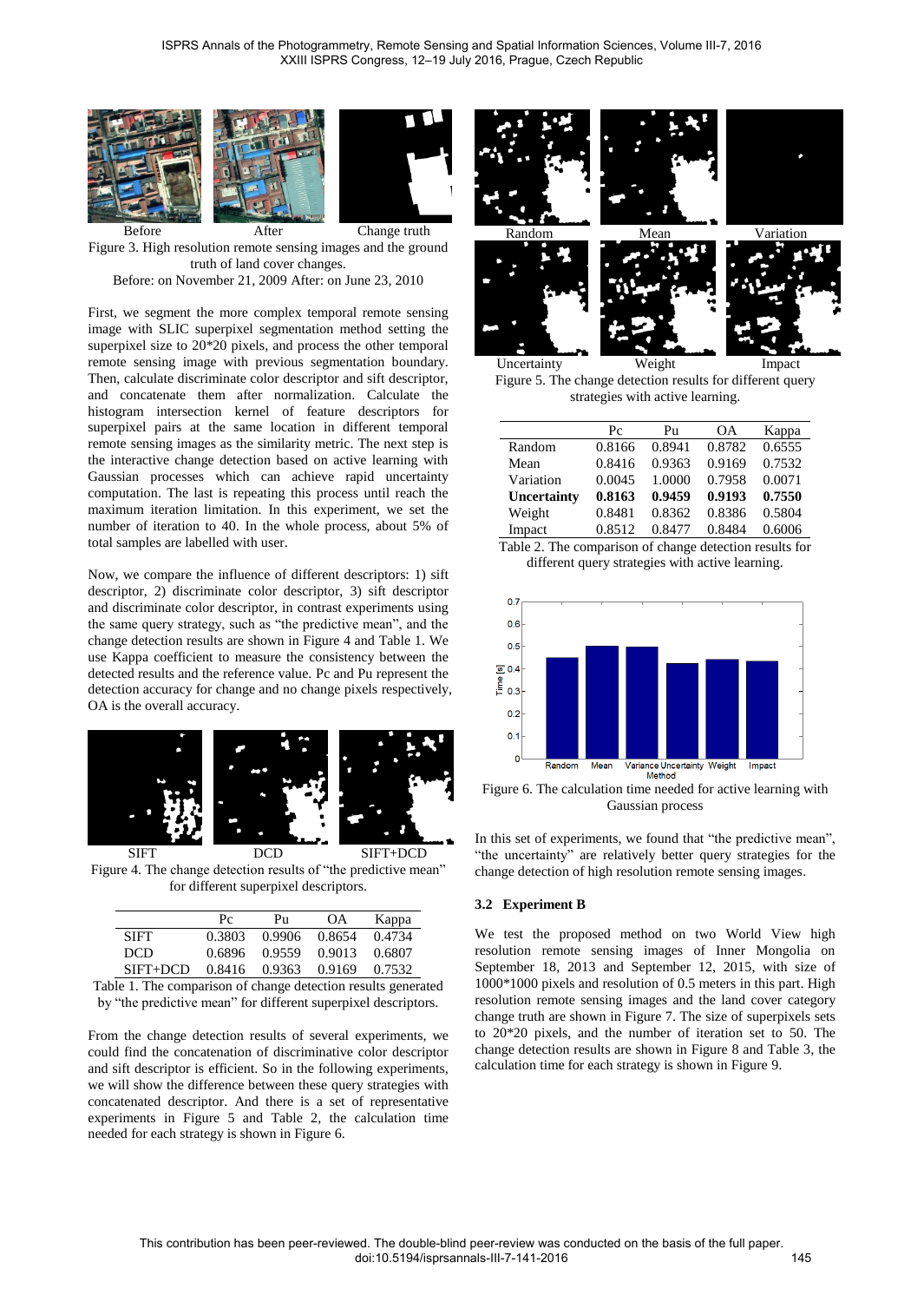





Before After Ground Truth Figure 7. High resolution remote sensing images and the ground truth of land cover changes.

Before: on September 18, 2013 After: on September 12, 2015



Figure 8. The change detection results for different query strategies with active learning.

|             | $P_{C}$ | Pu     | OΑ     | Kappa  |
|-------------|---------|--------|--------|--------|
| Random      | 0.7577  | 0.8503 | 0.8165 | 0.6055 |
| Mean        | 0.7378  | 0.9549 | 0.8759 | 0.7210 |
| Variation   | 0.1008  | 0.9092 | 0.6148 | 0.0119 |
| Uncertainty | 0.7793  | 0.9385 | 0.8805 | 0.7356 |
| Weight      | 0.7909  | 0.7946 | 0.7933 | 0.5674 |
| Impact      | 0.7639  | 0.8742 | 0.8341 | 0.6404 |

Table 3. The comparison of change detection results for different query strategies with active learning.



Figure 9. The calculation time needed for active learning with Gaussian process

In this set of experiments, we found that "the predictive mean", "the uncertainty", and "impact on overall model change" are three relatively better query strategies for the change detection of high resolution remote sensing images, while the results of "the random selection" varied intensely.

# **4. CONCLUSION**

In this change detection framework, we have addressed an interactive change detection method based on active learning with Gaussian processes. First, we demonstrated the effectiveness of the feature combination in classification problem for high resolution remote sensing images. Then, we proposed an interactive change detection framework based on active learning with Gaussian processes for which there are various sample selection strategies, and the user can choose the most appropriate sample selection strategy by comparison in practice. Finally, from the experimental results, we found that "the predictive mean", "the uncertainty" and "impact on overall model change" are three relatively better and more stable query strategies for the change detection of high resolution remote sensing images. In future work, we intend to find more representative sample selection strategies for active learning and explore new ways in eliminating the artefacts near the class borders and sparse erroneously classified superpixels in the change detection results.

## **ACKNOWLEDGEMENTS**

This work is supported by Inner Mongolia Science & Technology Plan (20140155) and Inner Mongolia Key Science & Technology Special Project and the Program for Young Talents of Science and Technology in Universities of Inner Mongolia Autonomous Region (NJYT-14-B09).

## **REFERENCES**

Begüm D., Francesca B., et al, 2012. Detection of Land-Cover Transitions in Multitemporal Remote Sensing Images with Active-Learning-Based Compound Classification. *IEEE Transactions on Geoscience and Remote Sensing*, 5(5), pp. 1930-1941.

Furlani M., Tuia D., et al, 2012. Discovering Single Classes in Remote Sensing Images with Active Learning. *IEEE International Geoscience and Remote Sensing Symposium (IGARSS)*, pp. 7341-7344.

Jefersson A., Philippe-Henri G., et al, 2013. Interactive Multiscale Classification of High-Resolution Remote Sensing Images. *IEEE Journal of Selected Topics in Applied Earth Observations and Remote Sensing*, 6(4), pp. 2020-2034.

Moumita R., Susmita G., et al, 2014. A Neural Approach under Active Learning Mode for Change Detection in Remotely Sensed Images. *IEEE Journal of Selected Topics in Applied Earth Observations and Remote Sensing*, 7(4), pp. 1200-1206.

Kiran M., Jos é A., et al, 2014. Active Learning classification and change detection on multispectral images. *IEEE International Conference on Industrial Informatics*, pp. 26-30.

Xiao B., Huigang Z., et al, 2014. VHR Object Detection Based on Structural Feature Extraction and Query Expansion. *IEEE Transactions on Geoscience and Remote Sensing*, 52(10), pp. 6508-6520.

Achanta R., Shaji A., et al, 2012. SLIC superpixels compared to state-of-the-art superpixel methods. *IEEE Transactions on Pattern Analysis and Machine Intelligence*, 34(11), pp. 2274- 2282